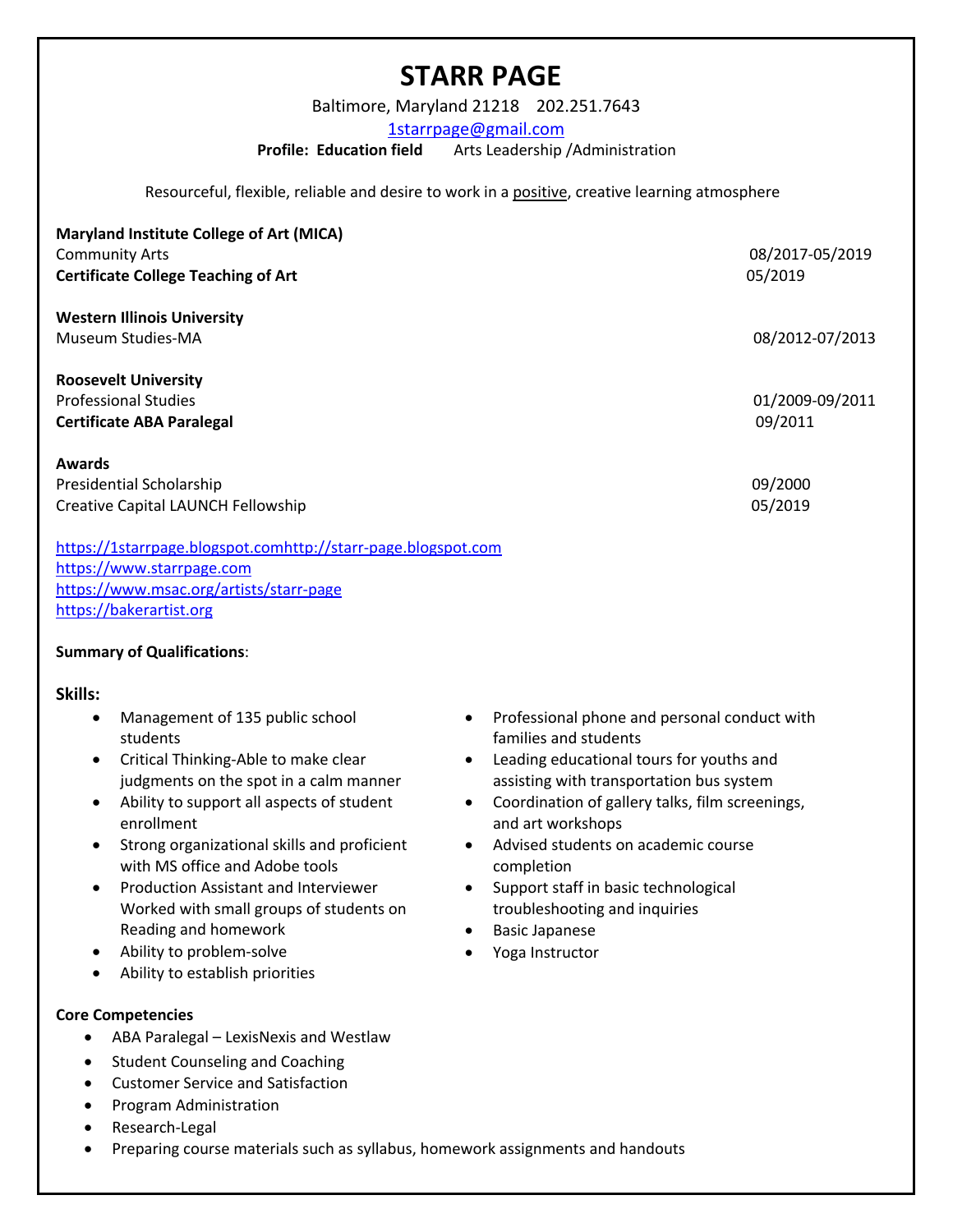- Explain and demonstrate artistic techniques in drawing, painting and design
- Evaluate and grade students class work, performances, projects, assignments, and papers
- Work closely with parents and conducted parent/teacher conferences

# **RELEVANT EXPERIENCE:**

#### **URTS Residency Baltimore, Maryland**

Executive Artistic Director 07/2019-

- Direction and management of URTS Residency Programs
- Curating URTS Residency artist throughout culture spaces in Baltimore
- Focus on program policies, scheduling, contracting, payment and on-site technical and professional development support for Baltimore artists during their residencies

#### **Family Fun Summer Camp Baltimore, Maryland**

- Creatively conceive of and actively implement a talent recruitment plan for summer staff
- Develop meaningful trainings to prepare summer staff for their role as counselors, specialists, and leaders, drawing upon best practices for FFSC camp and in business
- Participate in regular strategy sessions with camp management team to identify and address ongoing areas of focus
- Coordinate camper recruitment events at local and other community venues
- Procure supplies and other materials necessary for implementation of camp programs
- Liaise with community partners and visiting summer groups planning the schedule, logistics and details for their visits
- Maintain awareness, knowledge and understanding of current societal trends, including ADHD campers, child growth and development, social media, and customer service

# **Maryland Institute of Art (MICA) Baltimore, Maryland Baltimore, Maryland Baltimore**, Maryland

Graduate Teaching Intern **6.1 Teaching Internal Control** Control of the Security of the Security of the Security of the Security of the Security of the Security of the Security of the Security of the Security of the Securi

- observe all parts of the class process—
- setup
- lectures
- technical demonstrations
- individual student conferences, critiques,
- grading assessments
- lead group critique and/or several individual critiques
- assessment process with mentoring

# **Maryland Institute of Art (MICA) Baltimore, Maryland Institute of Art (MICA) Baltimore, Maryland**

Graduate Teaching Intern and the control of the control of the control of the control of the control of the control of the control of the control of the control of the control of the control of the control of the control o

- observe all parts of the class process—
- setup
- lectures
- technical demonstrations
- individual student conferences, critiques,
- grading assessments
- lead group critique and/or several individual critiques
- assessment process with mentoring

# **Smithsonian Institute-Museum Conservation (MCI)**

Historical Textile and Costume Internship Washington, DC 06/2013-08/2013

Assistant Director 06/2019-08/2019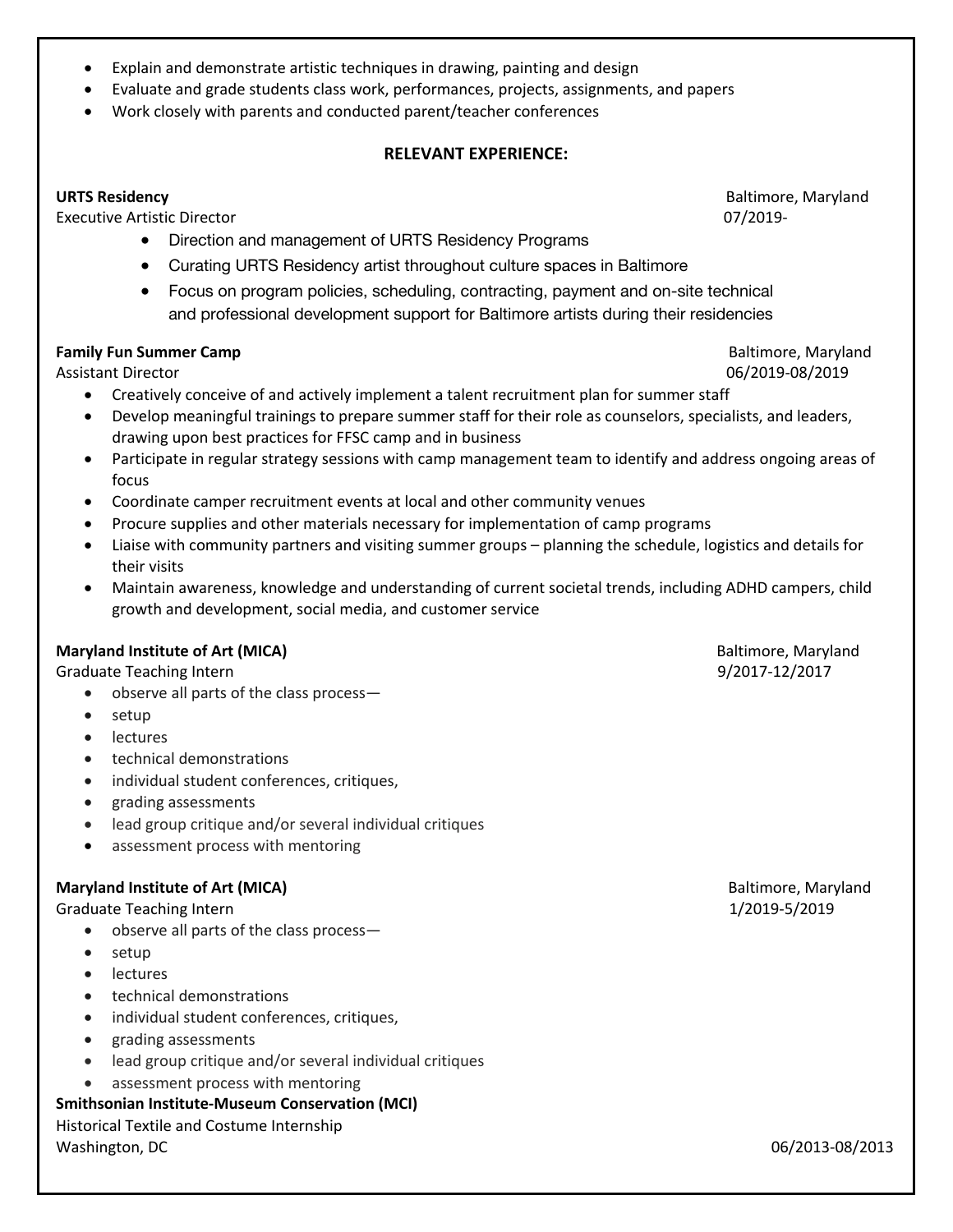The Smithsonian Institute Museum of Conservation Institute Textile and Costume department cares for all of the Smithsonian's Costume that will be exhibited and housed in the National Museum of African American History and Culture [NMAAHC]. In this position I determined the structural stability of individual artifacts, counteracting deterioration and preformed conservation treatment based on an evaluation of aesthetic, historic, characteristics.

- Prepared condition reports for incoming acquisitions
- Assist in ordering conservation supplies and maintain the Conservation Lab and the equipment
- Documented treatment(s) and prepare a condition report and proposal
- Photographed costumes in preparation for storage as this is an important step in preservation
- Photography costumes

.

At the Smithsonian Institute- Museum Conservation Institute (MCI) I was exposed to a central research laboratory for works of art and artifacts. This enabled me to participate in joint projects between the (MCI) and the National Museum of African American History Center (NMAAHC) with the support and assistance of the Head conservator from MCI in the accessioning, preliminary condition reporting, photographing, and re-housing of the newly acquired collection from the Black Fashion Museum. I had the privilege and opportunity to learn textile conservation skills and museum collection management ranging from American to European materials. In addition, I was expected to learn to catalogue and complete an examination report that assessed the damages to garments, learning about stain removal and to become moderately proficient at identifying repairs, renovations and discolorations.

# **Rock Island County Historical Society**

Historical Textile and Costume Internship 01/2013-05/2013 Moline, Illinois

RICHS Clothes Loft is made up of four storage spaces and one work room. The collection houses costumes that span from circa 1780 through the 1970's and a large portion of the collection was donated the Rock Island County residents and their families. Creating these exhibits involved planning schedule and timeline, research, organization of selected artifacts, installation, and Press release, invitations, and brochures. Working in this position I used practical skills to identify fibers and treat various textiles. The exhibition was tilted "The Passing Show and these are the highlights:

• Processed historical costume collections through research, interpretation and preservation • Documented the textiles and costumes collections • Reorganizing and rehousing costumes using archival material • Conduct research on the history of new collections

http://starr-page.blogspot.com/#!/2013/01/news-on-block\_26.html http://www.youtube.com/watch?v=b2Ng2hiSNek http://www.youtube.com/watch?v=2hum1tFIUas http://www.youtube.com/watch?v=u93QWmxmsJo http://www.youtube.com/watch?v=u\_EgljBAEEc

# **Putnam Museum**

Historical Costume Conservation Intern 10/2012-04/2013 Davenport, IA

The Cultural History Collection contains objects relating to religion, arts and crafts, education, and movements related to these subjects. The major focuses for these projects was rehouse, and reorganize each of these artifacts; along with de-accession and create an online exhibition titled "Carry Me". The links are of work in progress at the time and completion. I have accomplished this work through: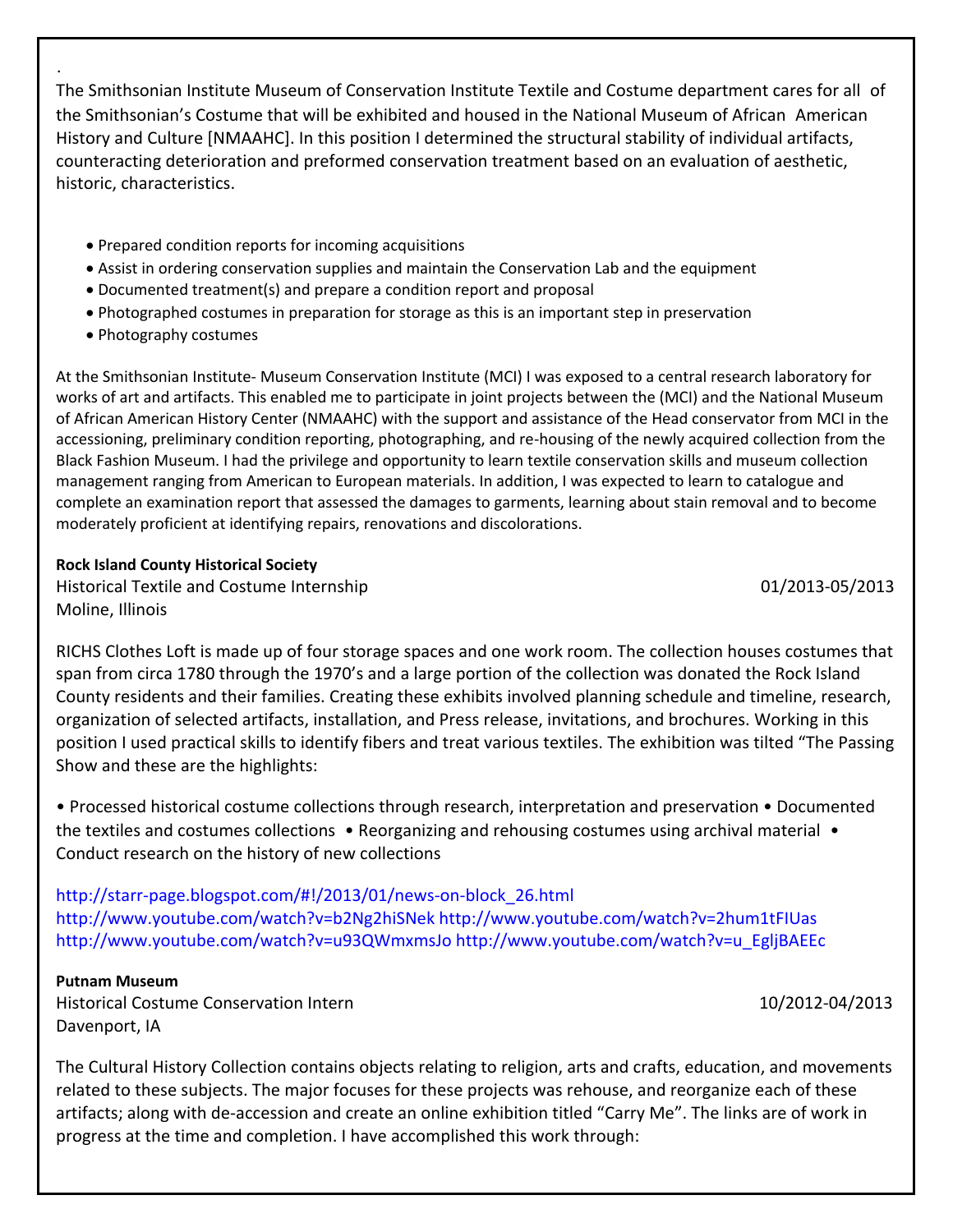- Planning and organizing, archival storage, and create the first online exhibition.
- Studied, examine, and tested acquisitions to authenticate their origin, composition, history, and the current value
- Provide information from the institution's holdings for other curators abroad and to the general public.
- Inspected premises to assess the need for repairs and to ensure the climate and pest control issues (if any) were addressed
- Written report presented to Head Historian in charged and didactics completed for the exhibition

http://starr-page.blogspot.com/#!/2012/12/news-on-block\_15 h http://starr-page.blogspot.com/ - !/2012/12/news-on-block\_20.html

#### **German American Heritage Center**

Visitor Coordinator and Archival Intern 03/2012-03/2013 Davenport, IA

The German American Heritage Center was the Germania-Miller/Standard Hotel and it is now a cultural center and museum that chronicles and preserves the history of German-Americans in the Midwest region. As an archivist intern my position was to identify, collected, organized, recorded, describe and preserved materials that is of historical value and present authentic and relevant parts of history in an understandable manner. My work involved understanding the daily operations of the museum, through working with the Executive Director, Assistant Director/Curator and I have:

- Supported Assistant Director and Executive Director (festivals, lectures, etc.)
- Coordinate and overseen particular programs for summer youth programs pertaining to the better understanding of the German American Heritage Center and Museum
- Organized archival records and developed classification systems to facilitate access to archival materials
- Prepared archival records, such as document descriptions, to allow easy access to information
- Researched and recorded the origins and historical significance of archival materials that focus on the German arrival and that arrived directly from Germany
- Worked on several of the exhibitions with the Curator –sample of exhibit in progress
- Wrote grant for funding a public German American library within the German American Heritage Center

# http://www.youtube.com/watch?v=zXDLoRklHbs

#### **Campbell Center for Historic Preservation Studies**

Care of Book Collection Certificate 10/2012

This course was designed for museum, library, and archival personnel who had little to not technical experience with book materials and structure. In receiving my certificate, I am now about to:

- $\bullet$  Understand materials and structure with the focus on 19<sup>th</sup> to 21 century leather, cloth and paper bindings
- . Understanding agents of deterioration and identifying deterioration and formulating appropriate solutions
- . Reviewed protective housing for damage books and commonly occurring maintenance issues
- . Practice guidelines for handing, storing and exhibiting bound volumes
- . Studied policy and procedures for the risk assessment and disaster recovery

**Volunteer Experience** Martin Luther King Library Washington DC 06/2014-08/2014

.